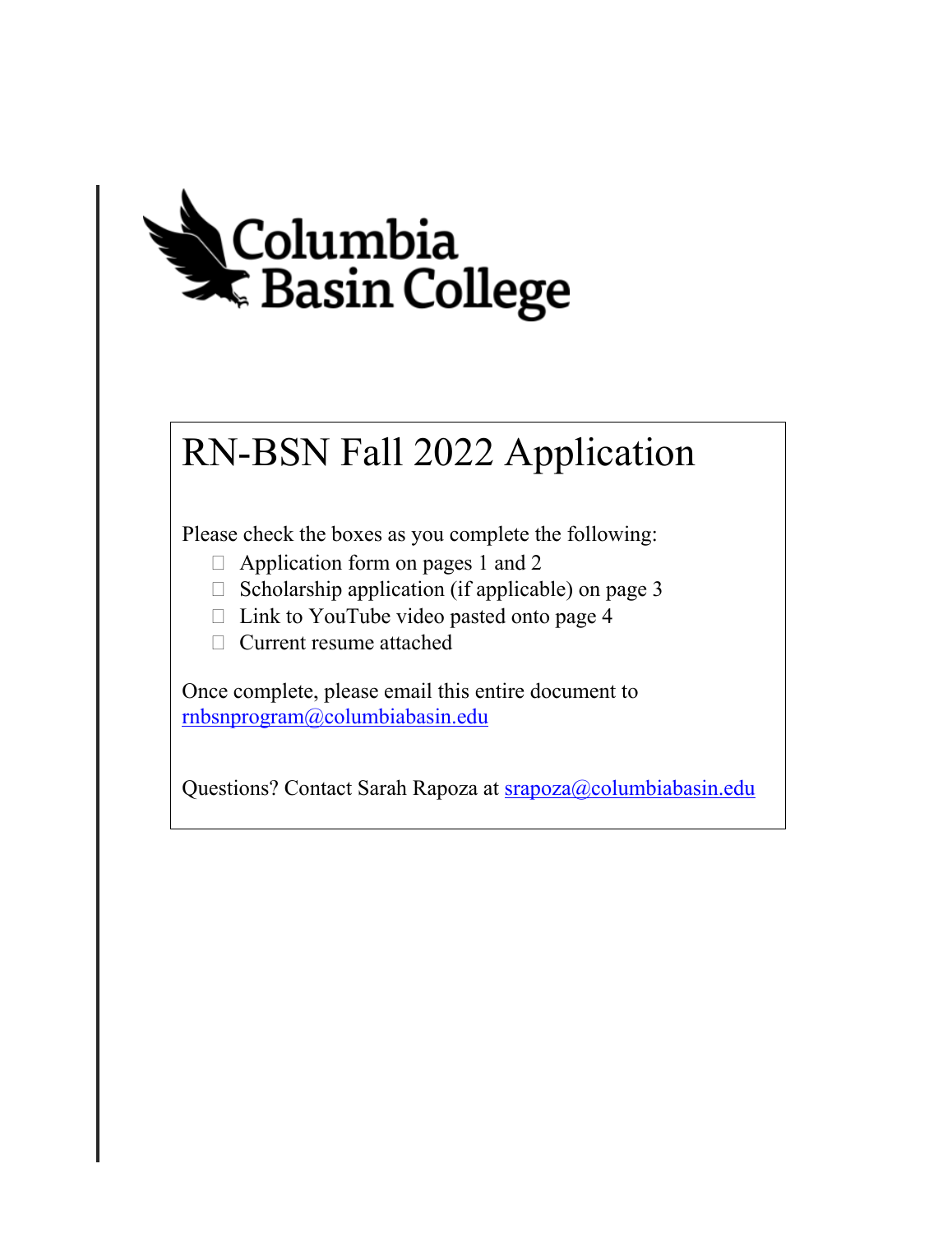

# **Demographic Information**

| Last Name                                                                                                        | First                    |                                 | Middle                                      |                        | CBC Student ID Number  |  |
|------------------------------------------------------------------------------------------------------------------|--------------------------|---------------------------------|---------------------------------------------|------------------------|------------------------|--|
| Previous Name(s)                                                                                                 |                          |                                 |                                             |                        |                        |  |
| Address                                                                                                          |                          | City                            |                                             | State                  | Zip                    |  |
| Preferred Phone Number                                                                                           |                          | Alternate Phone Number          |                                             | E-mail Address         |                        |  |
| Employer (if applicable)                                                                                         |                          |                                 |                                             |                        |                        |  |
| <b>Prior Education</b>                                                                                           |                          |                                 |                                             |                        |                        |  |
| <b>High School:</b>                                                                                              |                          |                                 |                                             |                        |                        |  |
| Name of School                                                                                                   | City                     |                                 | State                                       | <b>Graduation Date</b> |                        |  |
|                                                                                                                  |                          |                                 |                                             |                        |                        |  |
| <b>G.E.D.:</b><br>If high school equivalency was obtained through G.E.D., state where and when tests were taken. |                          |                                 |                                             |                        |                        |  |
| Location                                                                                                         |                          |                                 | Date                                        |                        |                        |  |
| <b>Associate Degree School of Nursing:</b>                                                                       |                          |                                 |                                             |                        |                        |  |
| Name of School                                                                                                   |                          | City                            |                                             | State                  | <b>Graduation Date</b> |  |
| <b>Other Colleges/Universities Attended:</b>                                                                     |                          |                                 |                                             |                        |                        |  |
| Name of College /<br>University                                                                                  | Location<br>(City/State) | <b>Dates</b><br><b>Attended</b> | <b>Program or Course of</b><br><b>Study</b> |                        | <b>Degree Earned</b>   |  |
|                                                                                                                  |                          |                                 |                                             |                        |                        |  |
|                                                                                                                  |                          |                                 |                                             |                        |                        |  |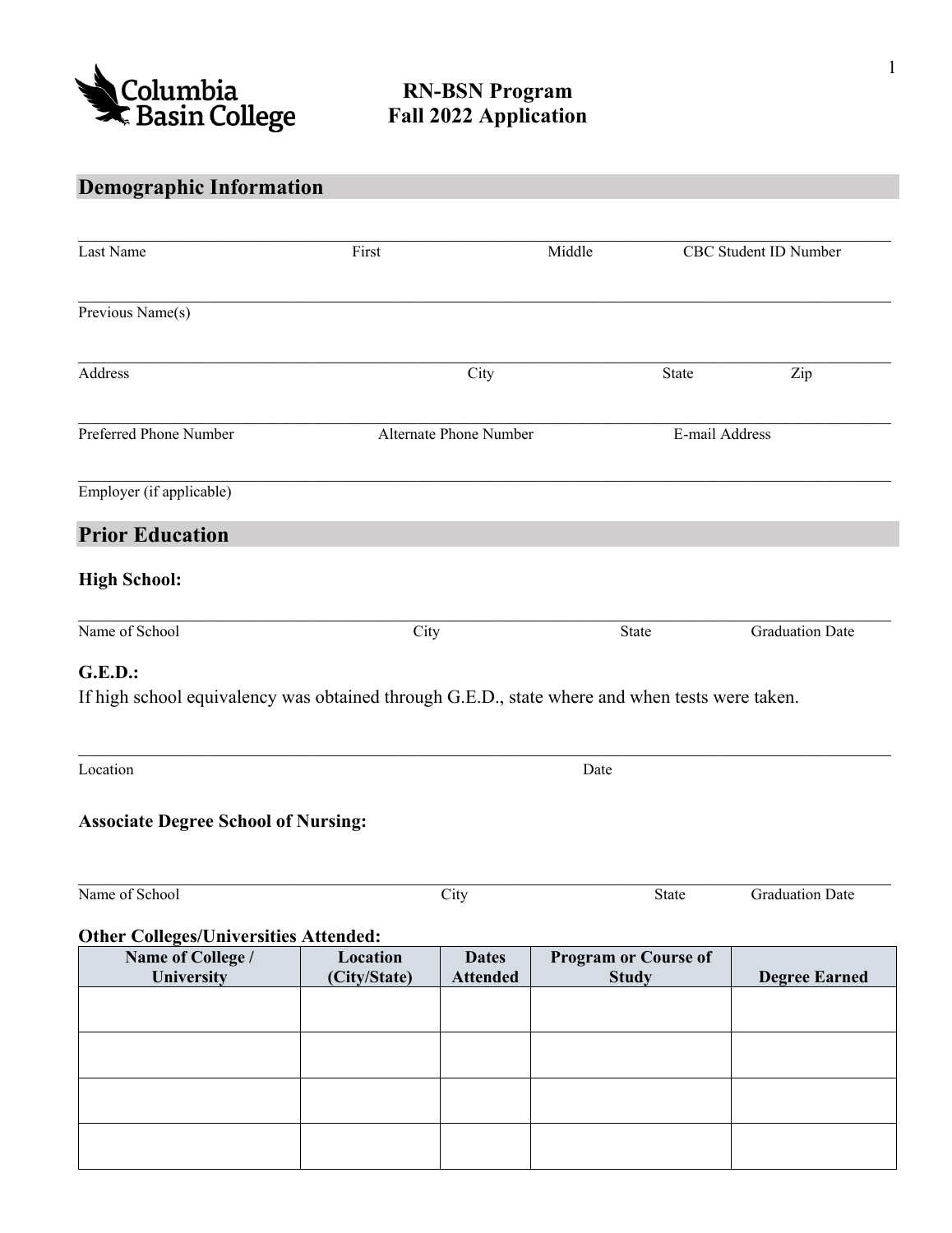#### **Registered Nurse Licensure**

| Do you hold a Washington State RN License:                                                                             | Yes            | N <sub>o</sub> |                                |  |
|------------------------------------------------------------------------------------------------------------------------|----------------|----------------|--------------------------------|--|
| If you answered yes, please provide the following:                                                                     | License Number |                | <b>Expiration Date</b>         |  |
| If you answered no, please indicate the state(s) in which you have RN licensure:                                       |                |                |                                |  |
| I have applied for RN licensure in Washington State: Yes                                                               |                | No             |                                |  |
| I certify that the above information is accurate and complete.                                                         |                |                |                                |  |
| <b>Applicant Signature</b>                                                                                             |                |                | Date                           |  |
| Please send your completed and signed application, video link and current resume to:<br>rnbsnprogram@columbiabasin.edu |                |                |                                |  |
| Questions? Contact Sarah Rapoza at SRapoza@columbiabasin.edu                                                           |                |                |                                |  |
|                                                                                                                        |                |                |                                |  |
| <b>For Official Use Only</b>                                                                                           |                |                |                                |  |
| Admission Index Score:                                                                                                 |                |                | Cumulative GPA in ADN Courses: |  |
| WA State RN License Verified: □Yes<br>$\square$ No                                                                     |                |                |                                |  |
| <b>Evaluator Signature</b>                                                                                             |                |                | Date                           |  |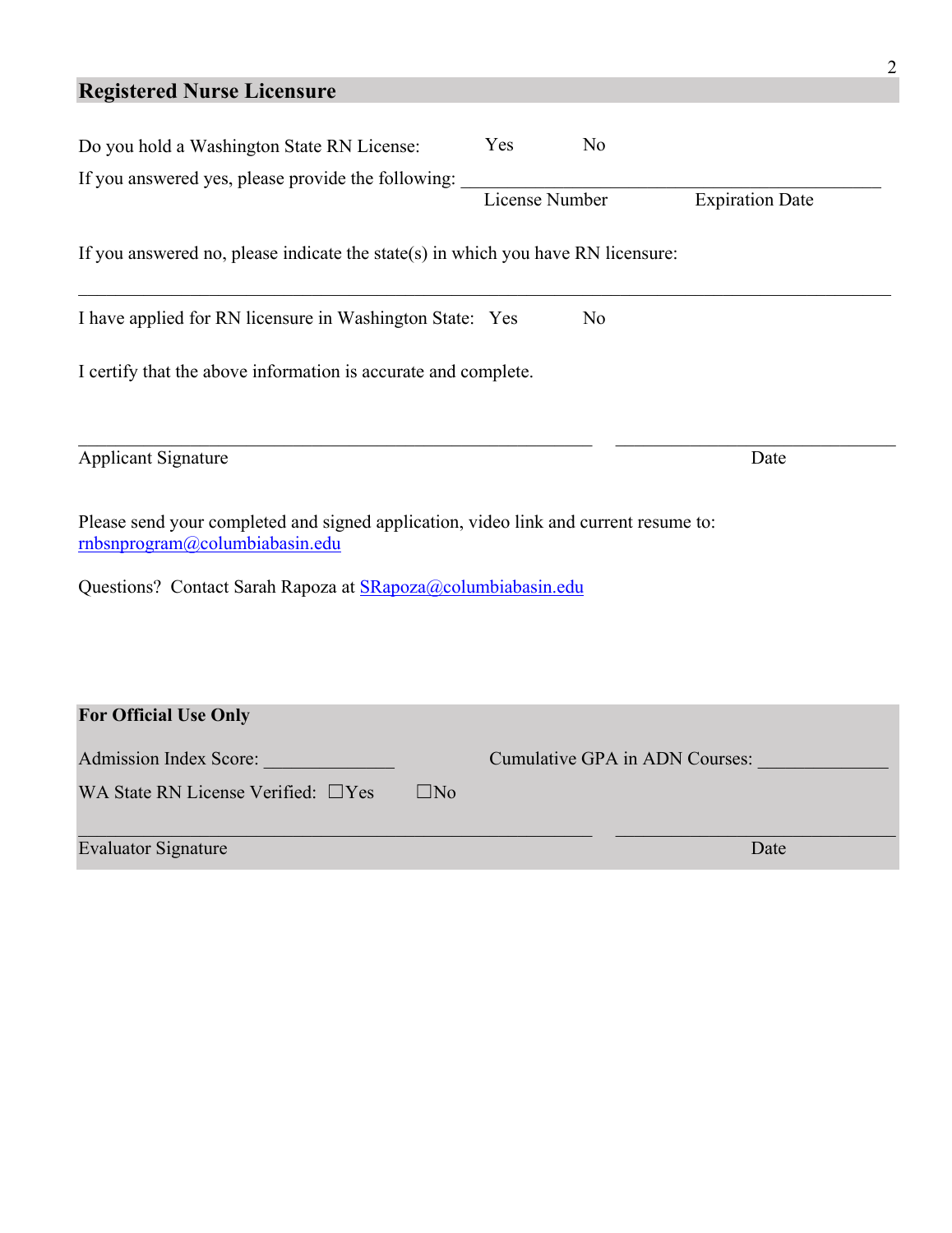

### **RN-BSN Student Scholarships: 2022-2023**

Please complete the following application for support by the CBC Foundation.

Name: \_\_\_\_\_\_\_\_\_\_\_\_\_\_\_\_\_\_\_\_\_\_\_\_\_\_\_\_\_\_\_\_\_\_\_\_\_\_\_\_\_\_\_

Student ID (if available):

Check application which applies to you:

- $\Box$  program and accepted into the RN-BSN Concurrent Enrollment program starting winter RN-BSN Concurrent Enrollment student (currently enrolled as a sophomore in the ADN quarter).
- $\lceil \cdot \rceil$ Current RN-BSN student
- $\lceil \rceil$ NEW applicant for the RN-BSN program starting in spring, summer or fall 2022.

 Write a short paragraph indicating your plans for completion of your BSN. Do you plan to be full- time or part-time? If you have already started, are you on-track with your current plan of study? Provide information regarding financial need that you would like to include.

Signature:  $\Box$